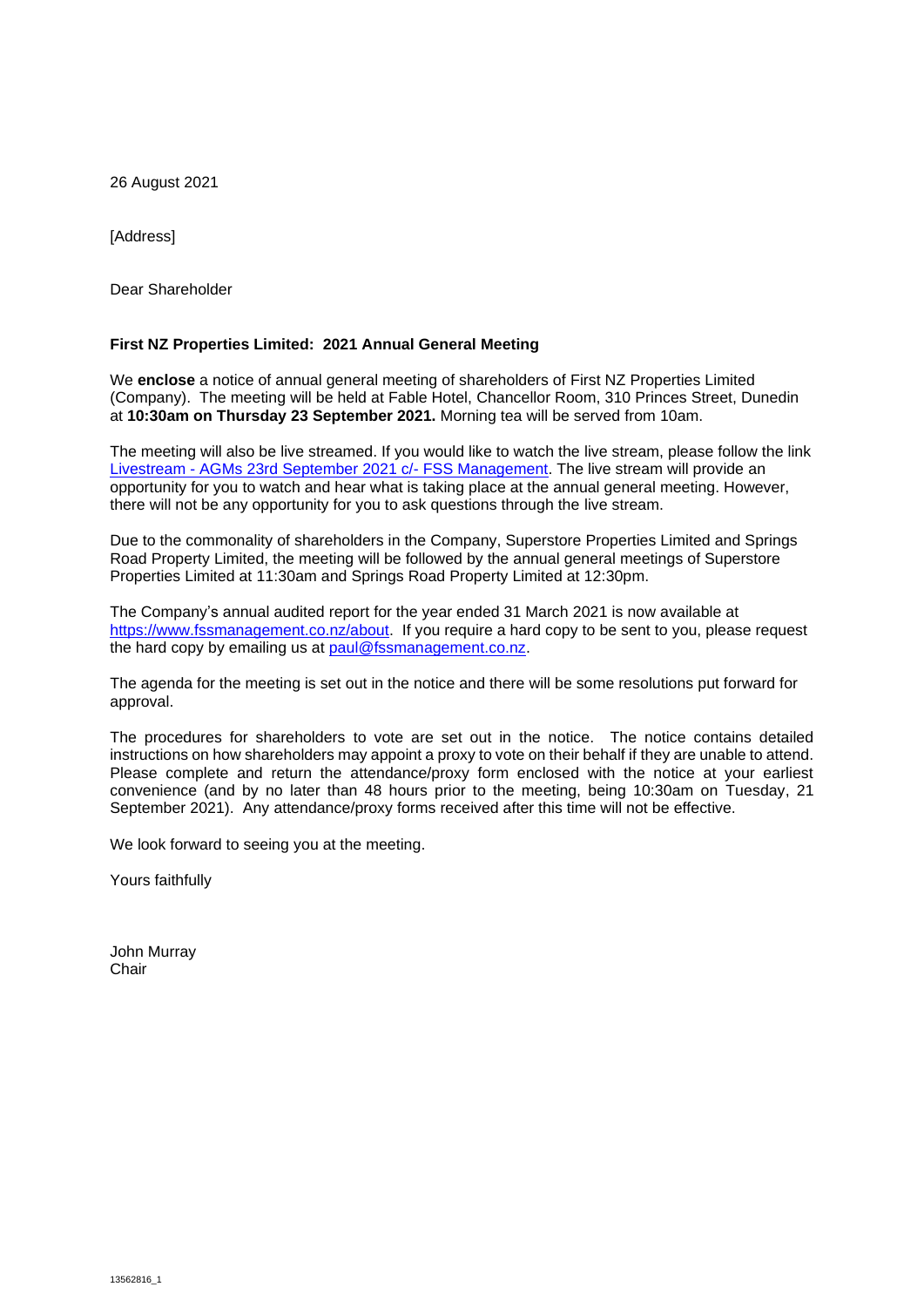#### **NOTICE OF 2021 ANNUAL GENERAL MEETING**

Notice is hereby given that the annual general meeting of shareholders of First NZ Properties Limited (**Company**) will be held at Fable Hotel, Chancellor Room, 310 Princes Street, Dunedin at 10:30am on Thursday 23 September 2020.

#### **AGENDA**

- A. Chair's introduction
- B. Annual report presentation
- C. Management presentation
- D. Shareholder discussion
- E. Resolutions
- F. Other business

## **RESOLUTIONS**

To consider and, if thought fit, pass the following ordinary resolutions by not less than a simple majority of the votes of those shareholders entitled to vote and voting on the question:

- 1 **Approval of the minutes from the 2020 annual general meeting:** That the minutes of the 2020 annual general meeting held on 28 September 2020 at the Rutherford Hotel, Nelson be approved.
- 2 **Approval of the 2021 annual report:** That the Company's 2021 annual report be approved.
- 3 **Appointment and remuneration of auditor:** That BDO Christchurch be appointed as the Company's auditors and that the manager of the Company be authorised to fix the fees and expenses of the Company's auditors.

#### **PROCEDURAL NOTES**

#### **Proxies**

A shareholder may exercise the right to vote by being present in person or represented by proxy. Any shareholder who is entitled to attend and vote at the meeting may appoint a proxy to attend and vote on their behalf. A corporation which is a shareholder may appoint a representative to attend the meeting on its behalf in the same manner as it could appoint a proxy. A proxy does not need to be a shareholder of the Company. A proxy form can be returned by delivery, mail, or email (as set out below).

The Chair of the Company is prepared to act as proxy. Where the Chair is appointed as discretionary proxy, he intends to vote in favour of all the resolutions.

To appoint a proxy, you should complete and sign the **enclosed** attendance/proxy form and return it by delivery, mail, or email to:

**By delivery:** First NZ Properties Limited c/- The Manager FSS Management Ltd 126 Tahunanui Drive Tahunanui Nelson

**By mail:** First NZ Properties Limited c/- The Manager FSS Management Ltd PO Box 9013 Nelson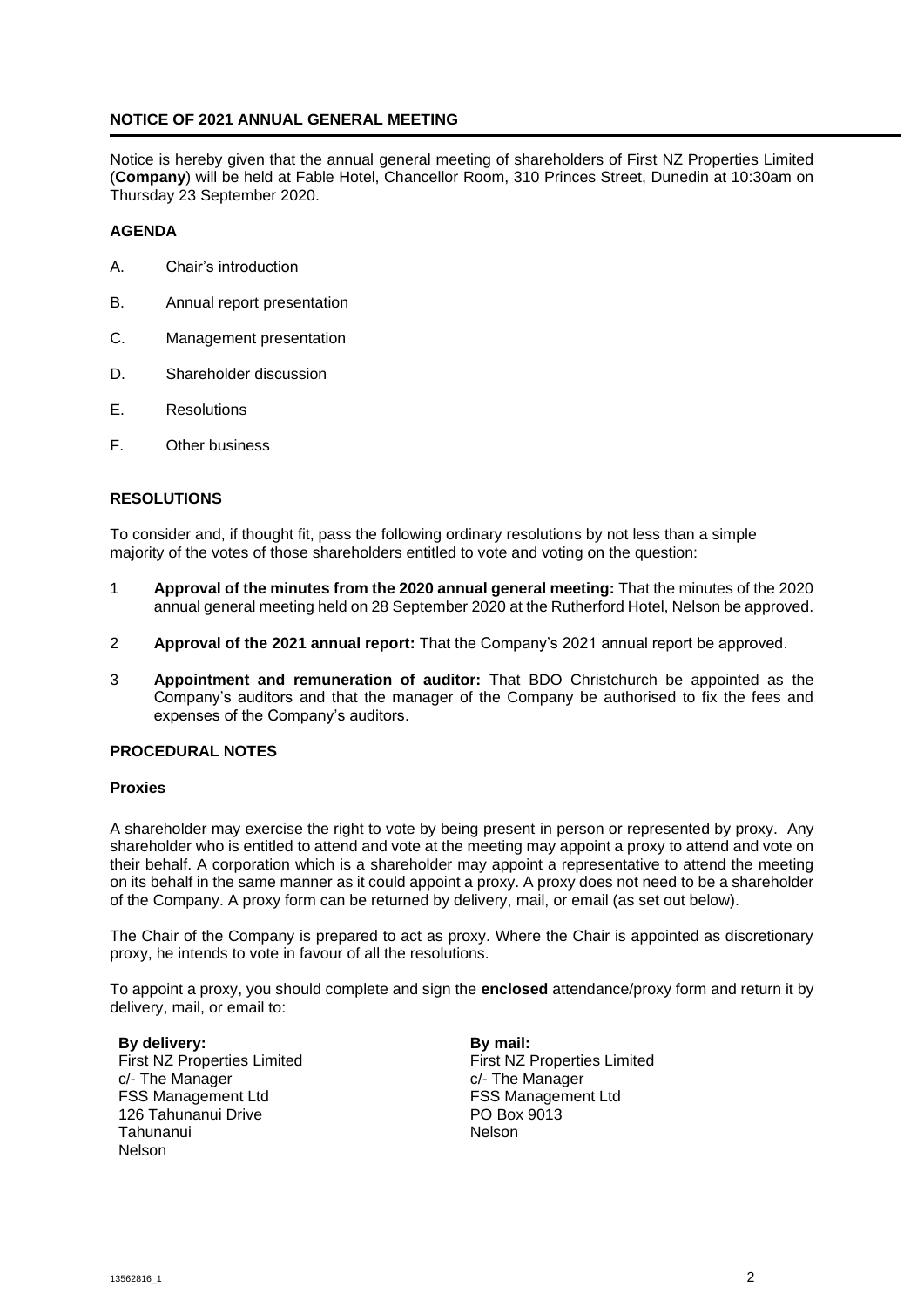**By email:** [paul@fssmanagement.co.nz](mailto:paul@fssmanagement.co.nz) (please put the words "First NZ Properties Limited attendance/proxy form" in the subject line for easy identification).

The completed attendance/proxy form must be received by the Company no later than 48 hours before the meeting, being 10:30am on Tuesday 21 September 2021.

#### **Voting entitlements**

Voting entitlements at the meeting will be determined by reference to the Company's share register as at 48 hours prior to the meeting (being 10:30am on Tuesday 21 September 2021). The only persons entitled to vote at the meeting will be the persons who are registered as shareholders of the Company at that time and the only voting rights which may be exercised at the meeting are those attaching to shares which are registered at that time.

#### **Approval requirements**

Resolutions 1, 2 and 3 in the notice of meeting will be passed by an ordinary resolution of shareholders. An ordinary resolution will be passed by approval of a simple majority of votes of those shareholders entitled to vote and voting on the question (in person or by proxy).

#### **Covid 19 Lockdown**

If this meeting is required to be postponed due to issues related to COVID-19 we will advise you of the alternative time and location of the new annual general meeting as soon as possible.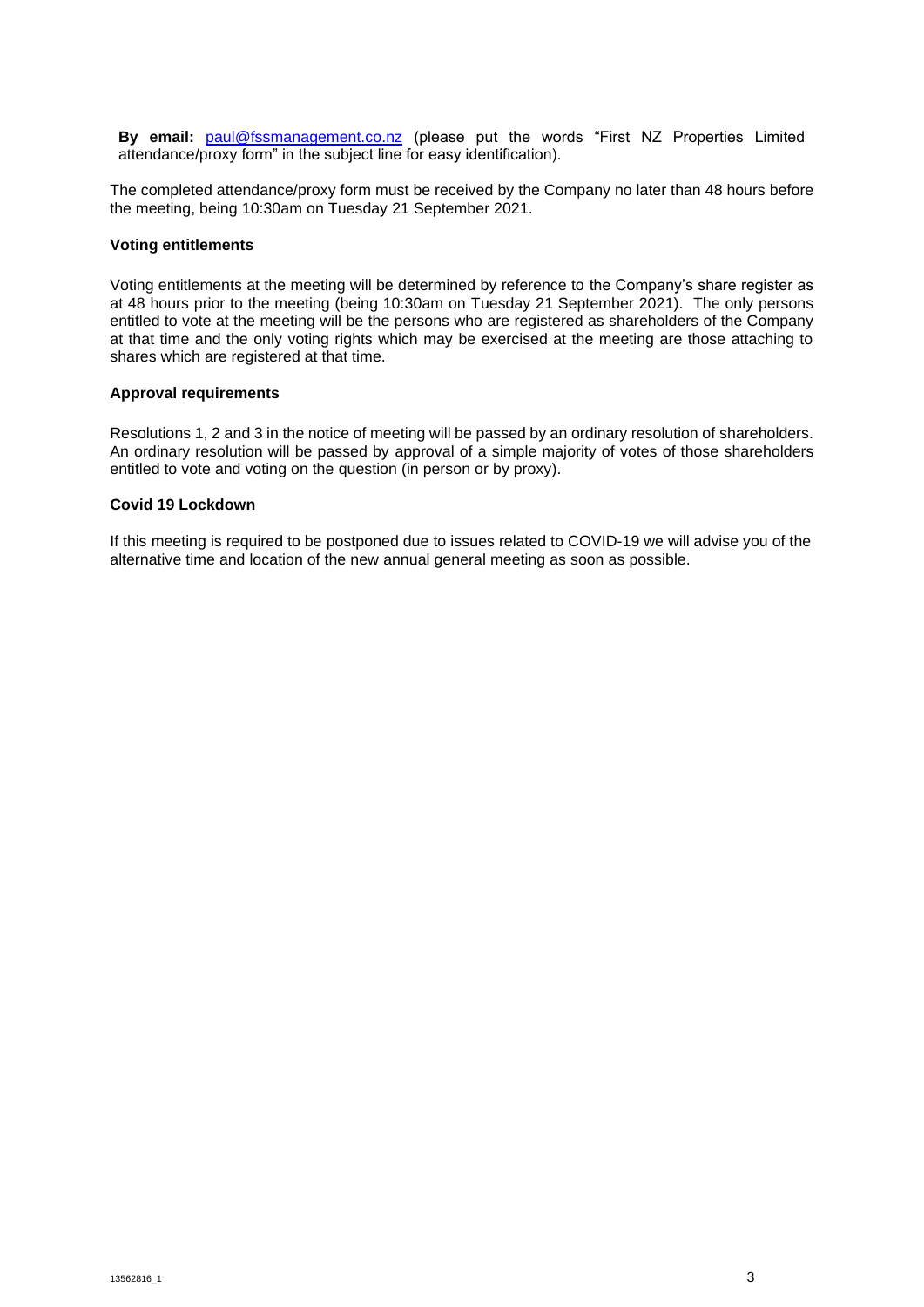# **EXPLANATORY NOTES**

#### **Resolution 1: Approval of minutes from 2020 annual general meeting**

Resolution 1 seeks approval of the shareholders by ordinary resolution of the minutes of the annual general meeting held on 28 September 2020. A copy of those minutes is available on <https://www.fssmanagement.co.nz/about>

#### **Resolution 2: Approval of 2021 annual report**

Resolution 2 seeks approval of the shareholders by ordinary resolution of the Company's annual report for the year ended 31 March 2021 (including the financial statements for the year ended 31 March 2021).

A copy of the annual report is available at [www.fssmanagement.co.nz](http://www.fssmanagement.co.nz/) (under the About/Financial Reports headings). If you require a hard copy be sent to you, please request the hard copy by emailing us at [Paul@fssmanagement.co.nz.](mailto:Paul@fssmanagement.co.nz)

## **Resolution 3: Appointment and remuneration of auditor**

Findex (previously Crowe Horwath) has been the auditor of the Company for the past 6 years. Generally, the Company changes auditors every 5 years.

Resolution 3 therefore seeks approval of the shareholders by ordinary resolution to change the auditor to BDO Christchurch and that the manager fix the fees and expenses of the Company's auditor.

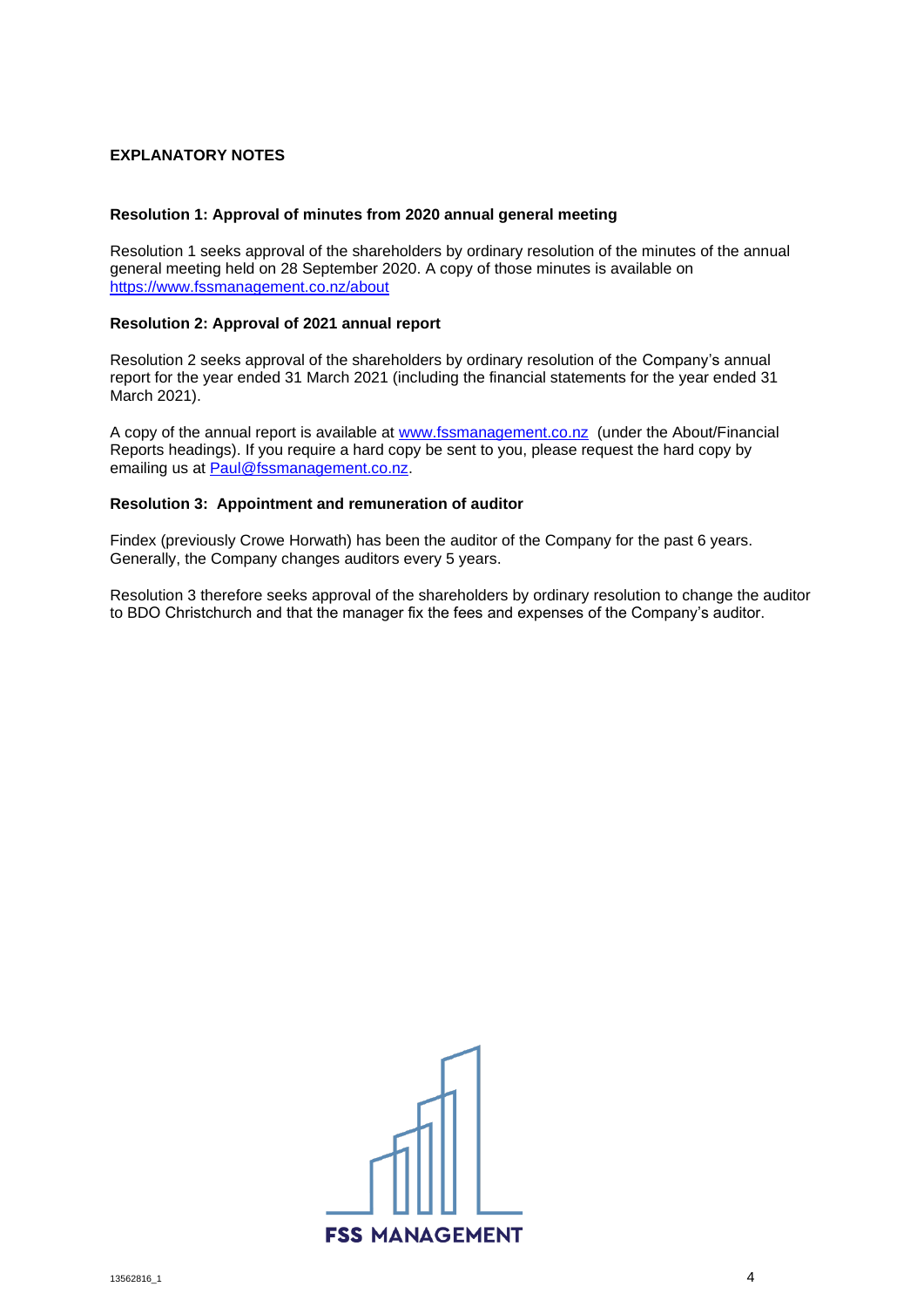# **First NZ Properties Limited**

**By delivery:** c/- The Manager FSS Management Limited 126 Tahunanui Drive Tahunanui Nelson

**By mail:**  c/- The Manager FSS Management Limited PO Box 9013 Nelson

**By email:** [paul@fssmanagement.co.nz](mailto:paul@fssmanagement.co.nz)

# **Attendance/Proxy Form**

Please complete this form and return it by one of the methods stated above by 10:30 am on Tuesday 21 September 2021 if registering a proxy vote. Any proxy forms received after this time will not be effective.

## **Section 1: SHAREHOLDER DETAILS**

**Full Name:** 

**Shares:** 

## **Section 2: RSVP**

 $\Box$  I will be attending the annual general meeting at 10.30am.

 $\Box$  I would like to join the Directors and Management at 10.00am for morning tea before the meeting.

# **Name of Attendee/s:**

**…………………………………………………………………………………………………………………**

**…………………………………………………………………………………………………………………** 

**Number Attending: ……………………………………………** 

 $\Box$  Please accept my/our apology, I/we are unable to attend. Details of my/our proxy are set out below.

# **Section 3: PROXY APPOINTMENT**

(Please note that if the shares are held jointly, the appointment made in this section is made on behalf of the joint holding).

I appoint:

| $\Box$<br>or | The Chair of the Company |
|--------------|--------------------------|
| $\Box$       | <b>Full Name</b>         |
|              | <b>Full address</b>      |
|              | <br>.                    |